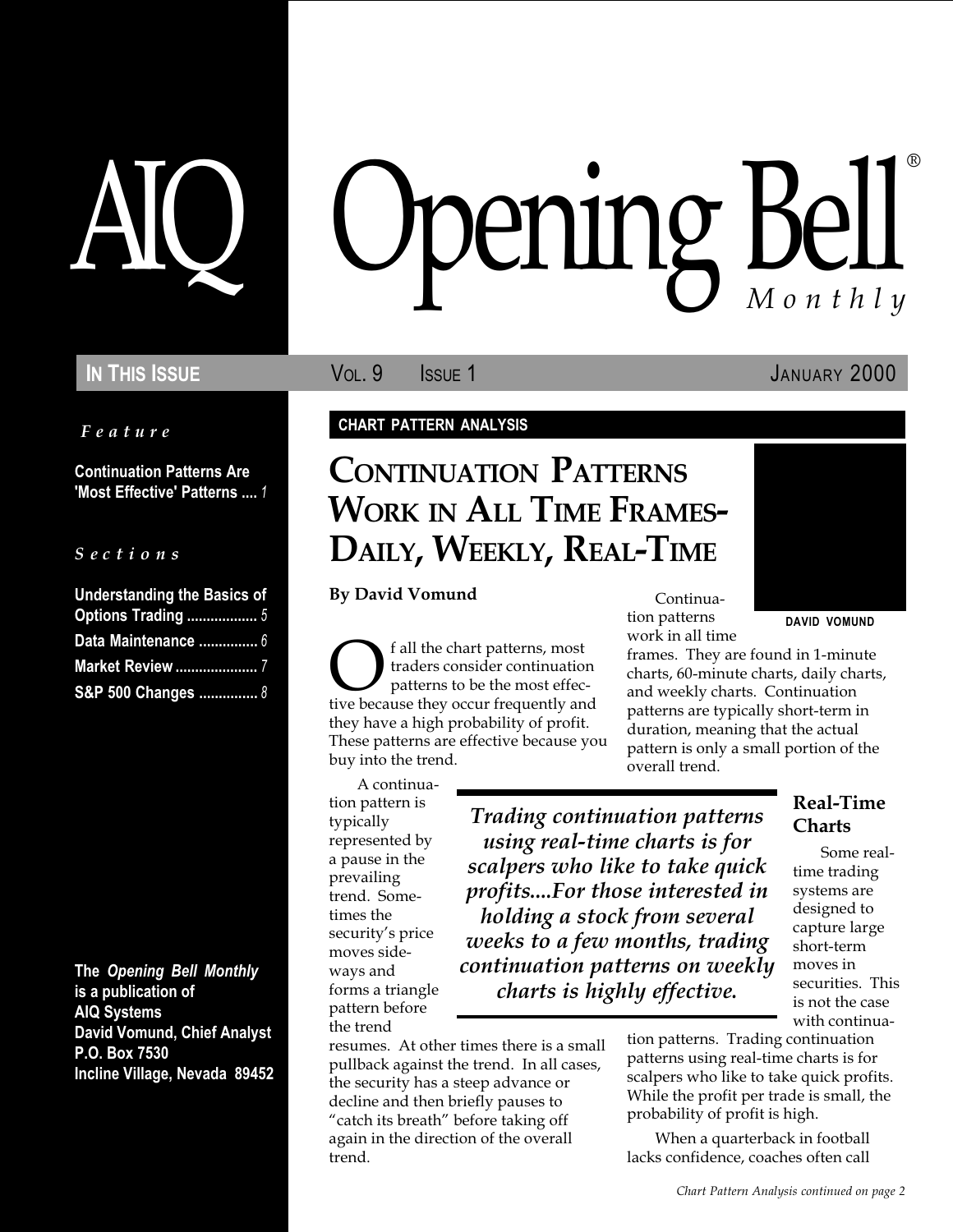### AIQ Opening Bell

### CHART PATTERN ANALYSIS continued . . .

short passing plays such as slants or screen patterns. The thought is that after completing some easy passes confidence will improve. That's how some real-time traders use continuation patterns. The high probability of profit helps build confidence when you are in a slump.

For a look at this scalping technique, see  $Figure 1$ . This graphic shows a 1-minute chart of the S&P 500. The SPX began a rallying phase at 12:41. Once the rally is underway, watch for a pause in the rally. In this case, a flag formation developed at 13:33. In a bullish flag pattern, there is a sharp price advance and then the flag appears as a tight pullback against the trend.

The buy signal comes when the security completes its pause and breaks above an upper trendline that contained the pullback.

After the flag pattern, the SPX continued its rally and at 14:12 began to pause once again. This time a triangle pattern developed. With the triangle formation, trendlines are drawn at the extremes of price activity. The security fluctuates less over time and the trendlines converge.

The buy signal comes when the upper trendline is broken and the overall trend resumes.

### PLEASE SEND CORRESPONDENCE TO:

Opening Bell Monthly G.R. Barbor, Editor P.O. Box 7530 Incline Village, NV 89452

AIQ Opening Bell Monthly does not intend to make trading recommendations, nor do we publish, keep or claim any track records. It is designed as a serious tool to aid investors in their trading decisions through the use of AIQ software and an increased familiarity with technical indicators and trading strategies. AIQ reserves the right to use or edit submissions.

For subscription information, phone 1-800-332-2999 or 1-775-831-2999.

© 1992-2000, AIQ Systems



Two minor continuation patterns form at 14:38 and at 15:00. These patterns led to profitable trades but on real-time charts trends don't last long so only the first few continuation patterns should be acted on. Once four or five pauses take place the probability of profit is significantly lower.

Continuation patterns work on the sell side as well. At 10:00 on the next trading day, the SPX was moving lower (**Figure 2**). A quick continuation pattern developed at 10:22 and lasted only five minutes. Only the most active traders would act on this one.

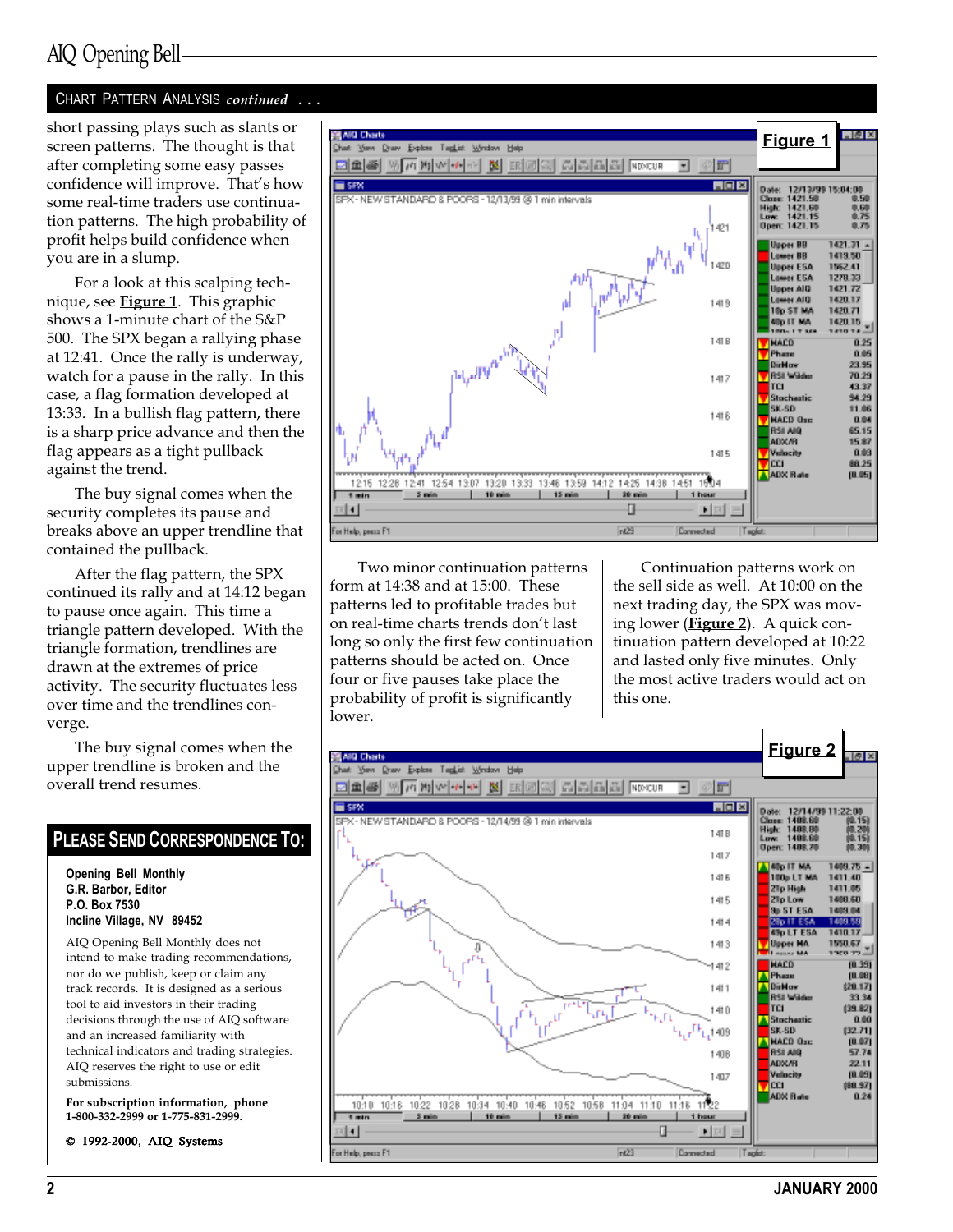### CHART PATTERN ANALYSIS *continued* ...

Sometimes it helps to keep the AIQ bands and the 28-period moving average displayed because a continuation pattern is often marked by a move back to the 28-period moving average. At 10:34 another quick pause came when the SPX rallied back to its moving average.

A more defined pattern developed at 10:40. After a sharp decline, the SPX rallied from its lower band to the 28-week moving average.

A trendline is drawn connecting the daily low points. At 11:10 the SPX was near its 28-minute moving average and broke below the support trendline. The pattern was complete and the downtrend resumed.

Scalpers follow the market in the morning to get a feel for that day's environment. In a slow and listless market, there is no work to do. Most often, however, the market makes significant moves.

When a rally or decline starts, wait for a continuation pattern to develop. During the pause, draw a trendline and act once the overall trend resumes. On a minute chart, continuation patterns are only used for quick trades. Once the pattern is broken, traders will only hold a trade for a few minutes.

Several examples of continuation patterns can be found on the SPX nearly every day.

### Daily Charts

Those who trade continuation patterns based on one-minute charts look for very quick short-term moves in a security. The same type of analysis can be performed on daily charts. Trading continuation patterns on daily charts typically implies an average holding period of a few days to a couple of weeks.

Nearly every stock in an uptrend will contain a series of continuation patterns. In most cases, the patterns coincide with a move from the upper trading band to the 28-day moving average. In Figure 3, a chart of



Qualcomm (QCOM), we can see three continuation patterns. In May and July, flag formations are formed. During the pause in the price advance, QCOM corrected in a narrow and orderly fashion. We've drawn a trendline at the top of each flag pattern. When the trendline was broken the stock was near its 28-day

moving average.

The third continuation pattern came in October in the form of an ascending triangle. A horizontal trendline is drawn connecting the high points and an upward sloping trendline is drawn connecting the low

Chart Pattern Analysis continued on page 4

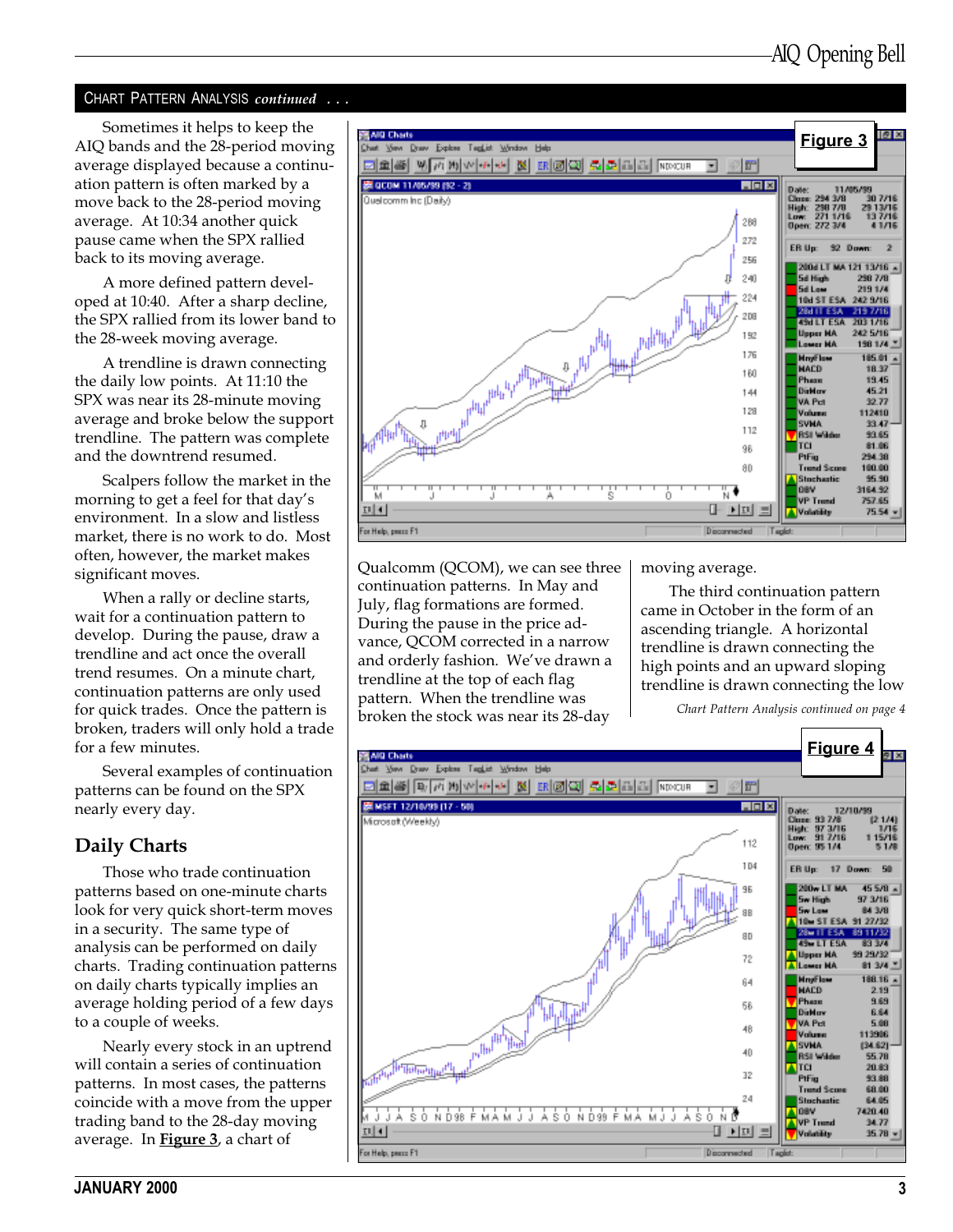### CHART PATTERN ANALYSIS continued . . .

What if QCOM broke below the pattern instead of above it? A breakdown of a triangle pattern may signal a trend reversal but that is a trade with low probability of profit. Most often, the stock eventually moves in the direction of the overall trend.

After a breakdown, watch to see if the stock demonstrates a new downward trend. If so, trade bearish continuation patterns.

### Weekly Charts

For those interested in holding a stock from several weeks to a few months, trading continuation patterns on weekly charts is highly effective. Following weekly chart patterns plays an important role in my own analysis.

At AIQ seminars, I talk about a "stairstep" pattern where the security bounces between the upper AIQ trading band and the 28-week moving average. In reality, this pattern shows an uptrending stock with continuation patterns.

A good example of a weekly chart with continuation patterns is Microsoft (MSFT). Microsoft fluctuated between its upper AIQ weekly band and the 28-week moving average (**Figure 4**).

During the overall advance, there were several cases where the stock paused and "caught its breadth". In most cases, it fell back to its 28-week moving average, decreasing in a tight trading range.

More recently, it has formed a triangle pattern. A break above the triangle implies a resumed uptrend. For a similar example, plot Comcast Corp. (CMCSK).

One could do well by simply buying this pattern but it is best to incorporate some form of indicator analysis after a continuation pattern buy signal. A very effective strategy is to buy stocks with weekly continu-



ation pattern buy signals that also appear on AIQ's Daily Persistence of Money Flow report.

### High-Growth Expert Design Studio Model

AIQ's Expert Design Studio (EDS) package is unable to search for specific patterns such as flags or triangles. It can search for strong stocks that have recently paused, however.

To create a very high growth model in EDS, we used two rules to find uptrending stocks that have paused. The first rule says that the stock must have doubled in price in the last three months. The second rule says that the stocks have moved lower over the last ten days. The final code is:

### Uptrend if [close] / val([close],66)>2. Pause if HiVal([close],9) <val([close],10).

### Allworks if increase and pause.

This model does not give you a list of stocks that have broken out. Instead, it gives a list of stocks that may be in continuation patterns. If a stock is in a drifting mode, draw a trendline at the upper end of the range and wait for a breakout.

Using this model on December 10, the second stock on the list was Broadvision (BVSN). A well-fit trendline is drawn connecting the high points during the pause (Figure 5).

Traders can use Real-Time Alerts to be alerted to trendlines broken during the day. Or they can use the Trendline Breakout Report at the end of the day for a list of possible trades. We'll further develop this model in an upcoming Opening Bell.

This EDS model is best used on a large database and is designed to pick aggressive selections. Users can change the constants to fit their individual needs.  $\blacksquare$ 

David Vomund publishes VIS Alert, a weekly investment newsletter. For a sample copy go to www.visalert.com or call (775) 831-1544.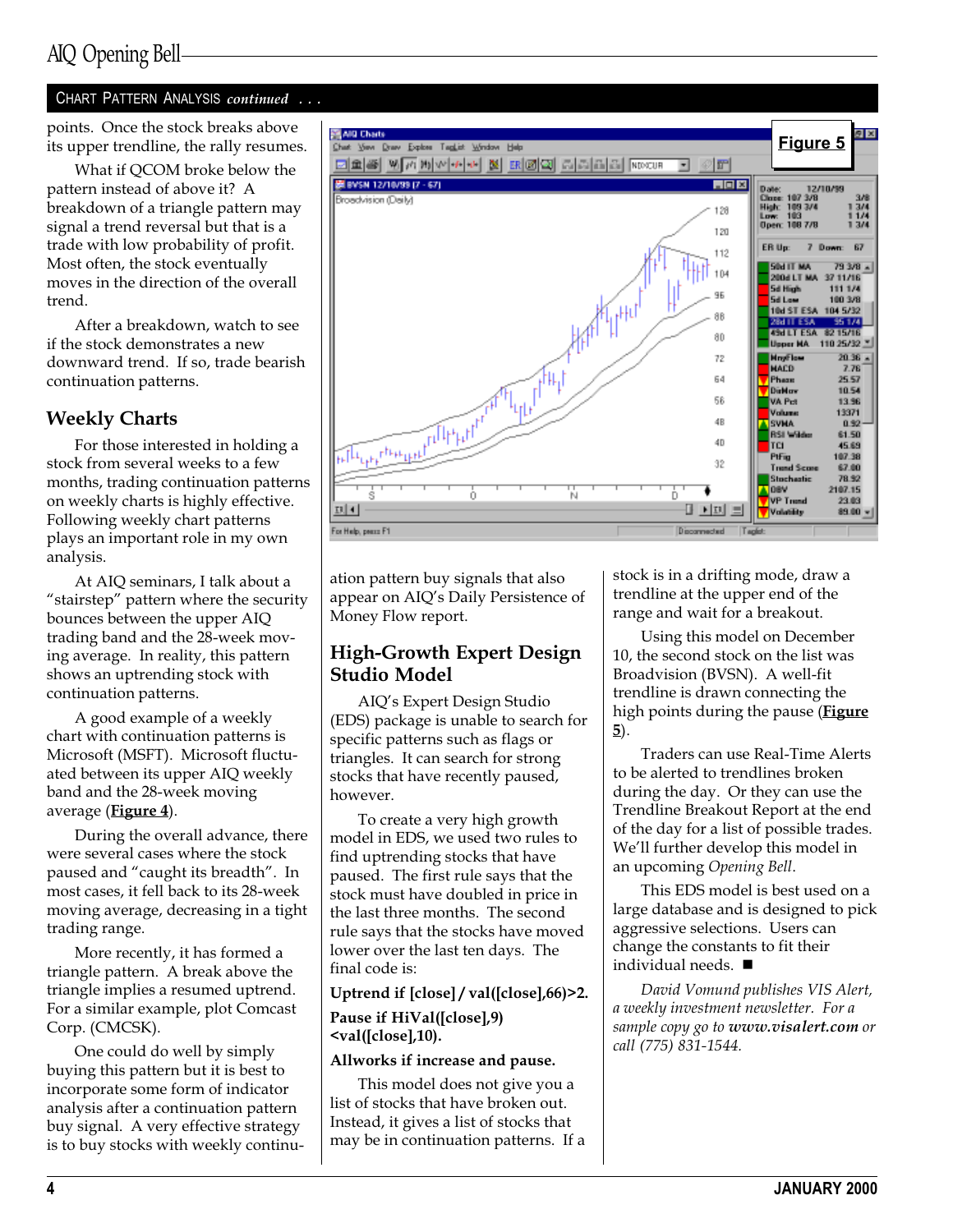### OPTIONS 101

## INTERESTED IN OPTIONS TRADING? IT'S IMPORTANT TO UNDERSTAND THE BASICS

**W**ith the release of AIQ's<br>program, we will period<br>cally include option articles in the new OptionExpert program, we will periodi-Opening Bell. Before jumping into option analysis and actual trading strategies, we'll first present a basic overview of how options work and explore what drives their price. It is important to understand the basics because option analysis can be complex and confusing.

Many investors believe that options are strictly for speculators interested in gambling for high returns. While there certainly are high risk strategies, there are other safer strategies that can benefit conservative investors. We will be addressing such strategies in future articles. But let's begin with the basics: the purchase of a call or a put option.

The most prominent type of option is the "call" option for stocks (equity option). One option gives the buyer the right to buy (or call away) 100 shares of a specific company at a specific price at any time up to a specific date.

**Figure 6** shows a section of the options quotes page from The Wall Street Journal for AT&T. The number at the far left side, 53 3/8 is the closing price of AT&T.

The next column shows the "strike price" (or exercise price), which is the price at which the option buyer can purchase the stock. Buyers of options with a strike price higher than 53 3/8 are speculating that AT&T will rise above the strike price.

The third column lists the month that each option expires. Options expire on the third Friday in any given month, so a "January Call" will expire on January 21.

The remaining figures are the closing day's "premiums", or the price the buyer has to pay for calls or puts on a particular option. Premiums change minute by minute as market factors change.

To continue the example, the January call option with a strike price of 60 has a premium of 5/8. Since this gives the buyer the right to purchase 100 shares of AT&T at 5/8, the option will cost  $$62.50$  (5/8 x 100). This call option gives the option

While there certainly are high risk (option) strategies, there are other safer strategies that can benefit conservative investors.

buyer the right to buy AT&T stock at 60 any time between now and the close of the third Friday in January, when the option expires. This is an "out of the money" option since the price of the stock (53 3/8) is lower than the strike price (60). Call options are "in the money" when the stock price is greater than the strike price.

Put options are the reverse of call options. Put options give the buyer the right to sell 100 sh

at the strike price anytime before expiration. "In the money" put options are those where the stock price is below the strike price while "out of the money" put options are those whose stock price is above the strike price. There are

several factors that affect the price of an option. First is the current price of the underlying stock. As the market price of the stock increases, so does the call premium. Investors will pay a higher price for the right to buy AT&T at \$60 if AT&T were currently trading at \$70 instead of \$53 3/8.

A second factor is the strike price of the option. When an option is in the money, it is said to have "intrinsic value". Intrinsic value is the difference between the stock price and the

> exercise or strike price. Using data from Figure 6, the intrinsic value of a January 50 call option is  $3\frac{5}{8}$  (53  $\frac{3}{8}$  - 50 = 3 5/8).

The third factor affecting the price of an option is the time remaining until expiration. "Time value" or "decay" is the

excess of the current price of the option over its intrinsic value. The intrinsic value of the January 50 call option is  $0.88$  (4.5 –  $3\frac{5}{8}$  = .88). Options are a wasting asset, and the time value is zero at expiration.

The fourth factor affecting price is the prevailing market condition.

Options 101 continued on page 6

|                                        |    |                       |      |              |     | Figure 6       |
|----------------------------------------|----|-----------------------|------|--------------|-----|----------------|
|                                        |    |                       |      | -Call- -Put- |     |                |
| Option/Strike Exp. Vol. Last Vol. Last |    |                       |      |              |     |                |
| AT&T                                   | 25 | Dec                   | 543  | 28           |     |                |
| 53% <sub>R</sub>                       | 50 | Jan                   | 975  | IJ,          | 633 | 11/s           |
| 53%                                    | 55 | Dec                   | 1082 | ₩            | 586 | 13⁄4           |
| 53 <sub>%</sub>                        | 55 | Jan                   | 1101 | 115/16       | 549 | $3\frac{1}{2}$ |
| 53%                                    | 60 | Jan                   | 1134 |              | 222 | 71⁄в           |
| 533%                                   | 65 | Jan                   | 1252 | ¼            |     |                |
| <b>AT&amp;T</b><br>$\mathbf o$         |    | 233⁄ <sub>8</sub> Jan | 2603 | $30\%$       |     |                |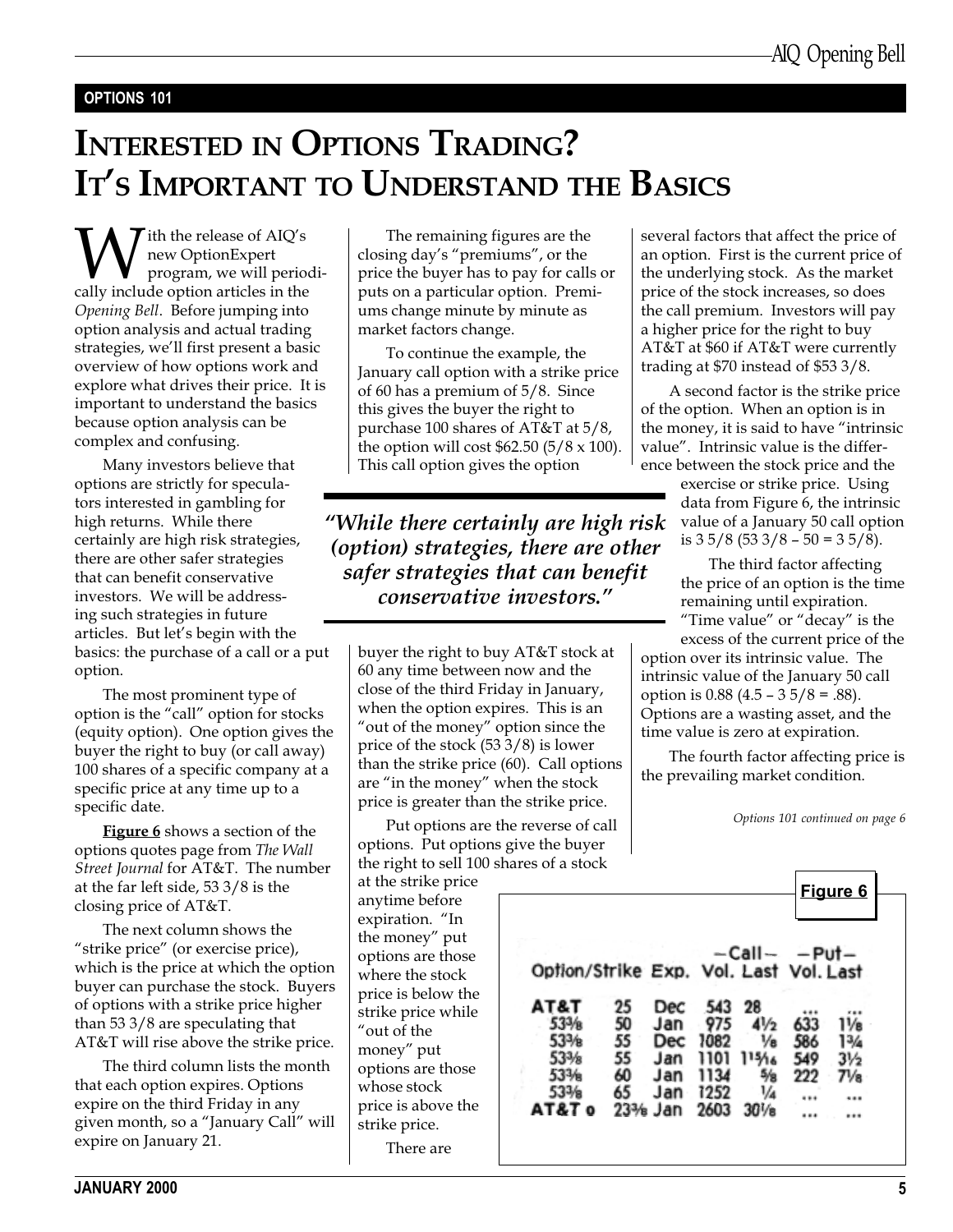### AIQ Opening Bell

### OPTIONS 101 continued ...

Premiums are low when the market lacks direction and high when the market becomes more active. Call premiums are high when the mood of Wall Street is bullish and put premiums are high when the sentiment is bearish.

These concepts are better understood when viewed in graph form. Figure 7 shows an option's price or "premium". Option premiums are higher when they are in the money. When an option is out of the money, its intrinsic value is zero but it has some time value. Point X is the strike or exercise price. Note on the graph that the intrinsic value increases as the stock price increases when the option is in the money. The premium is the sum of the option's intrinsic value and its time value.

Once you understand this graph, you're over the biggest hurdle and on your way!  $\blacksquare$ 



### STOCK DATA MAINTENANCE

The following table shows past and future stock splits and large dividends:

| <b>Stock</b>                | Ticker      |     | Split/Div. Approx. Date | <b>Stock</b>         | Ticker      |     | Split/Div. Approx. Date |
|-----------------------------|-------------|-----|-------------------------|----------------------|-------------|-----|-------------------------|
| <b>Fidelity Holdings</b>    | <b>FDHG</b> | 3:2 | 01/04/00                | Costco Wholesale     | <b>COST</b> | 2:1 | 01/14/00                |
| InfoSpace.com               | <b>INSP</b> | 2:1 | 01/05/00                | Chico's FAS Inc.     | <b>CHCS</b> | 2:1 | 01/17/00                |
| Whitehall Jewellers         | WHJI        | 3:2 | 01/05/00                | Libarate Techs       | <b>LBRT</b> | 2:1 | 01/17/00                |
| C-Cor.Net Corp.             | <b>CCBL</b> | 2:1 | 01/07/00                | Adv. Marketing Svs.  | <b>ADMS</b> | 3:2 | 01/18/00                |
| Pegasus Systems Inc.        | <b>PEGS</b> | 3:2 | 01/10/00                | <b>KLA</b> Tencor    | <b>KLAC</b> | 2:1 | 01/19/00                |
| Daktronics Inc.             | <b>DAKT</b> | 2:1 | 01/10/00                | Oracle Corp.         | ORCL        | 2:1 | 01/19/00                |
| <b>Foundry Networks</b>     | <b>FDRY</b> | 2:1 | 01/10/00                | Portal Soft          | PRSF        | 2:1 | 01/20/00                |
| InterNap Networks Svs.      | <b>INAP</b> | 2:1 | 01/10/00                | Progress Software    | PRGS        | 2:1 | 01/24/00                |
| AVT Corp.                   | <b>AVTC</b> | 2:1 | 01/11/00                | Morgan Stanley D.W.  | <b>MWD</b>  | 2:1 | 01/27/00                |
| Doubleclick Inc.            | <b>DCLK</b> | 2:1 | 01/11/00                | <b>CVB</b> Financial | <b>CVB</b>  | 5:4 | 02/01/00                |
| Intertan Inc.               | <b>ITN</b>  | 3:2 | 01/14/00                |                      |             |     |                         |
| <b>Name/Ticker Changes:</b> |             |     |                         |                      |             |     |                         |

| Central Hudson G&E (CHG)      | to CH Energy Group Inc. (CHG)   |
|-------------------------------|---------------------------------|
| Exxon Corp. (XON)             | to Exxon Mobil Corp. (XOM)      |
| Landry's Seafood Rest. (LDRY) | to Landry's Seafood Rest. (LNY) |
| Photoelectron Corp. (PECX)    | to Photoelectron Corp. (PHX)    |
| Rhone-Poulence (RP)           | to Aventis ADS (AVE)            |

### Trading Suspended:

Authentic Fitness Corp. (ASM), Big Flower Holdings (BGF), Citation Corp. (CAST), Cyprus Amax Minerals (CYM), DSP Communications (DSP), Harnischfeger Inds. (HPH), Honeywell Inc. (HON), Intl Telecomm. Data Systems (ITDS), Mobil Corp. (MOB), Outdoor Systems Inc. (OSI), PacifiCorp. (PPW), Pool Energy Services (PESC), Premark Int'l (PMI), Promus Hotels (PRH), Xoom.com Inc. (XMCM)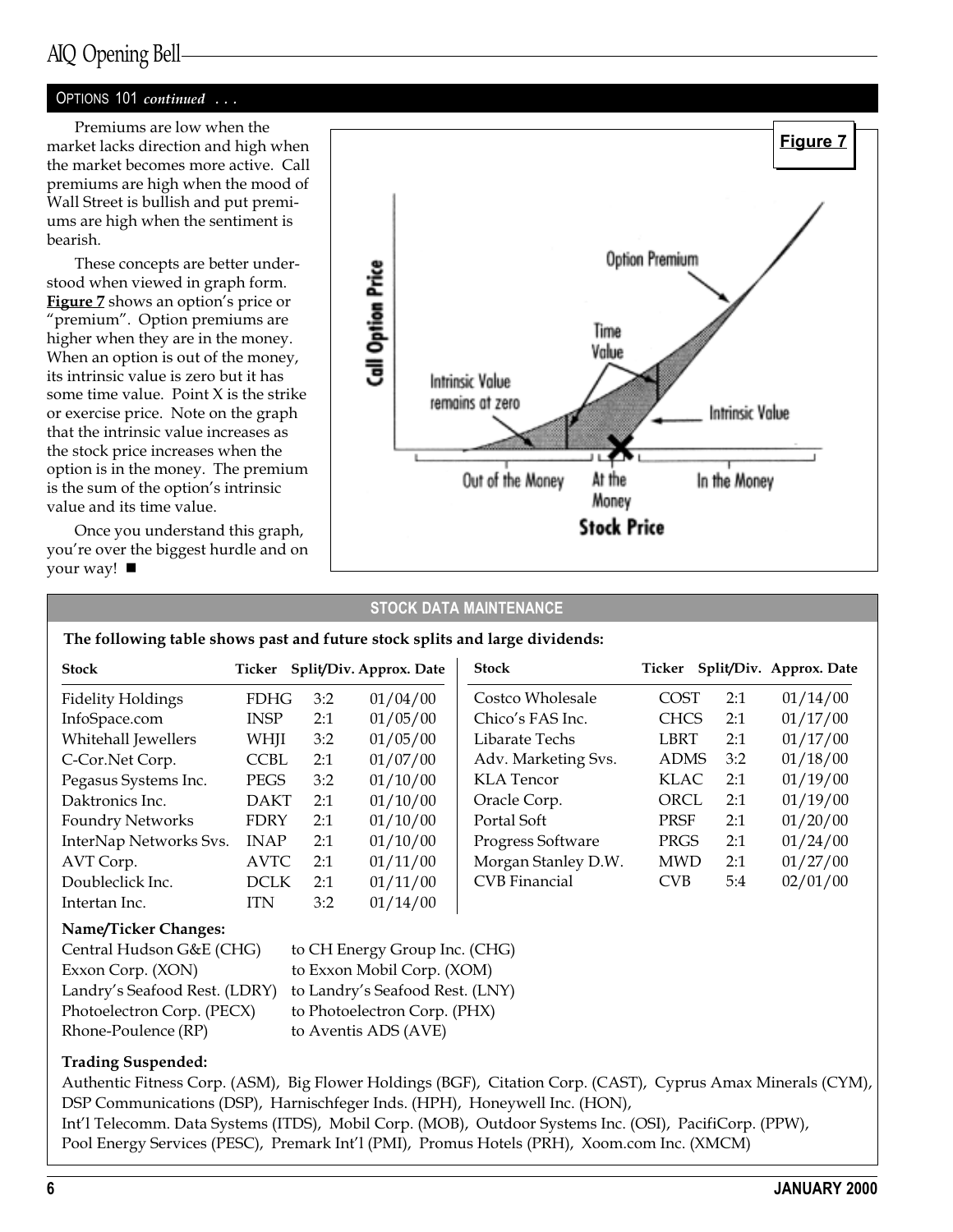### MARKET REVIEW

# OFF YEAR FOR AIQ MARKET TIMING

### By David Vomund

**A** fter years of steady and<br>
consistent performance, the<br>
had an off year in 1999. Actually, the consistent performance, the AIQ market timing model model performed well through most of 1999 but missed the important fourth quarter rally.

A historical backtest of the market timing model reveals that the highest returns come from simply using the market timing model without confirmation. That is, you buy when an upside signal of 95 or greater is registered and you sell when a downside signal of 95 or greater is registered. The reason people use confirmation is that it helps to avoid some of the bad signals.

The confirmation technique that most people use utilizes the Price Phase indicator. With this technique, a buy signal is not acted on until the Phase indicator increases. Conversely, a sell signal is not considered a sell until the Phase indicator decreases.

On October 25, an unconfirmed sell signal was registered. This illtimed signal was near a market low and was the reason the market timing model lagged a buy-and-hold strategy. At the time of the signal, the Phase indicator was increasing (**Figure 8**). Using the Phase confirmation technique, the October 25 sell signal was not confirmed until November 10 when the Phase indicator decreased.

As is the case with all bad signals, the slower the confirmation indicator the better the result. The problem with too slow of a confirmation technique, however, is that most of the Expert Rating signals are good. By applying too slow of a confirmation, you buy too late after a good signal and overall returns are lower.



For most people, the Phase indicator is the appropriate indicator for confirmation.

The 1999 buy and sell signals are listed in **Table 1**. The results assume that you buy the S&P 500 the day a

buy signal of 95 or greater is registered and you sell the day a 95 or greater sell signal is registered. The 1999 return was 6.5%. That compares to an S&P 500 buyand-hold return of

19.53 % (thru Dec. 31).

Table 2 lists the results using Phase confirmation. Once again we

Market Review continued on page 8

|               |                         | <b>No Confirmation</b> |                         |                               |
|---------------|-------------------------|------------------------|-------------------------|-------------------------------|
| Entry<br>Date | <b>Expert</b><br>Rating | Exit<br>Date           | <b>Expert</b><br>Rating | <b>S&amp;P500</b><br>% Change |
| 12/31/98      | N/A                     | 01/13/99               | 100                     | 0.42                          |
| 01/25/99      | 95                      | 02/25/99               | 100                     | 0.89                          |
| 04/16/99      | 95                      | 06/09/99               | 98                      | $-0.30$                       |
| 06/29/99      | 100                     | 07/20/99               | 97                      | 1.90                          |
| 08/02/99      | 98                      | 08/18/99               | 96                      | 0.36                          |
| 09/27/99      | 95                      | 10/12/99               | 100                     | 2.32                          |
| 10/14/99      | 99                      | 10/25/99               | 96                      | 0.80                          |